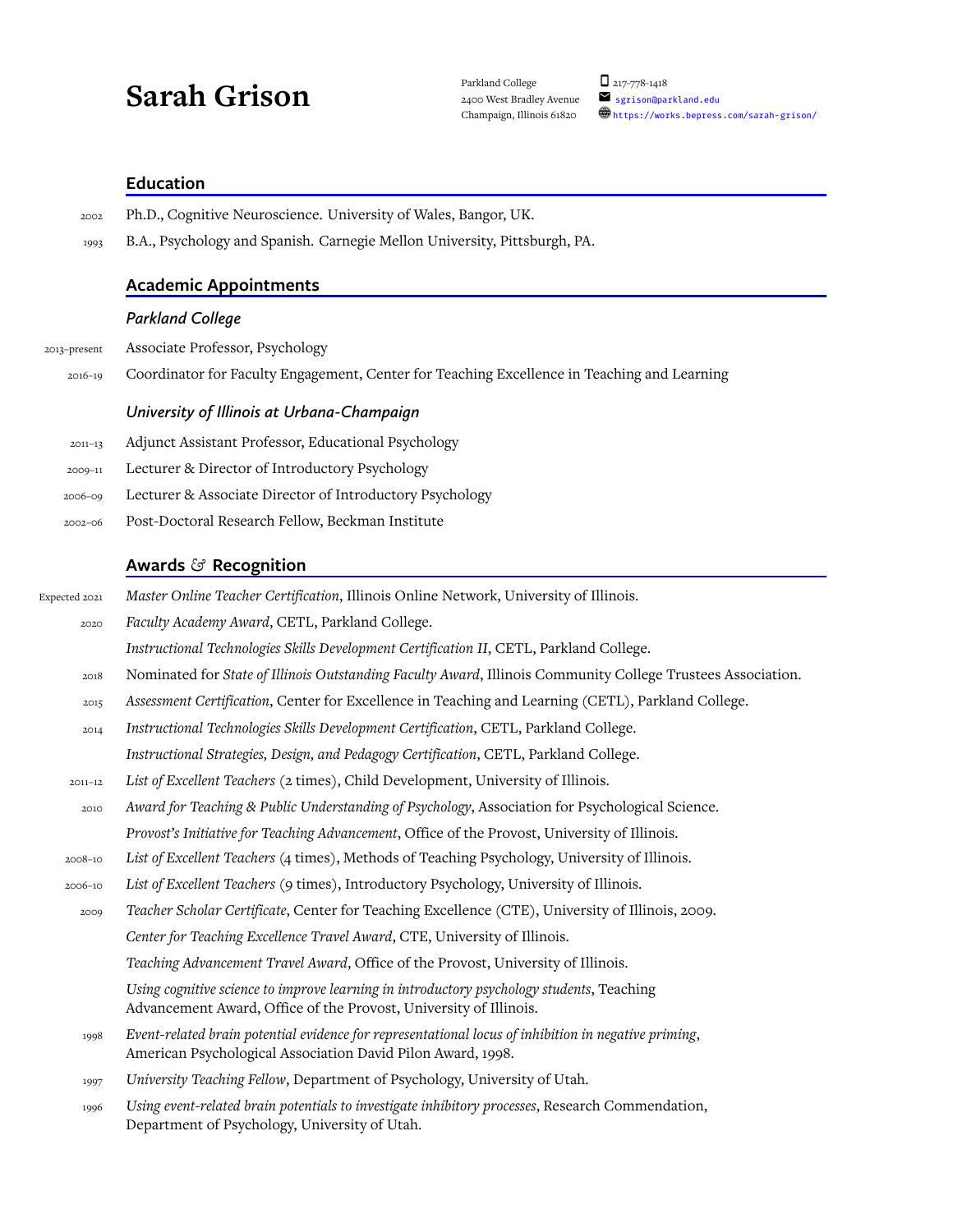# **Professional Interests**

Using evidence-based approaches to teaching and learning to improve students' educational experiences, by:

- Developing classroom research that explores the effectiveness of activities designed to maximize student learning, change attitudes, and support development of success skills;
- Creating pedagogical tools that augment students' skills for success in academic, personal, and professional domains, which can be embedded into introductory-level college courses;
- Utilizing best practices in the instructional design of face-to-face, online, and hybrid courses to support diverse students in learning course concepts and developing success skills;
- Training teachers in goal-directed teaching skills, use of empirically-supported pedagogies, and embedding of assessment tools in face-to-face, hybrid, and online courses; and
- Using behavioral and psychophysiological laboratory research to investigate students' attention, memory, and reading processes.

# **Teaching Expertise**

## **Undergraduate**

Introductory Psychology, 14 years Adolescent Development, 8 years Child Development, 6 years First Year Experience (Student Success), 4 years Human Sexuality, 3 years Cognitive Psychology, 3 years Research Methods, 2 years Foundations in Scientific Writing, 1 year Comparative Cognition, 1 year Sensation and Perception, 1 year

#### **Graduate and Faculty**

Faculty Orientation Course, 3 years Methods of Teaching Psychology, 3 years Teaching Adolescent Development, 2 years Training First Year Experience Teachers, 2 years Mind, Brain, & Education Science, 2 years Instructional Design Practicum I, 2 years Instructional Design Practicum II, 2 years Instructional Design Practicum III, 2 years

# **Grants** *&* **Fellowships**

- 2017 Scarborough, I. *Globalizing the curriculum in social and behavioral sciences courses*. Named Coordinator, Title VI Funding through University of Illinois, Center for Global Studies. (\$30,000).
- <sup>2013</sup> Stine-Morrow, E. A. & Federmeier, K. *A process view of reading among adult literacy learners*. **Named Investigator**, Institute of Education Sciences. (\$1,600,000).
- 2002–06 **Grison, S.** *Psychophysiological Investigations of Episodic Retrieval of Inhibitory States in Long-Term Behavior*. Principal Investigator, Beckman Institute, University of Illinois. (\$220,000).
- 1999–2002 **Grison, S.** *Inhibition Affects Long-Term Memory*. Principal Investigator, Booklands Research Studentship, University of Wales. (£36,000).
- 1999–2002 **Grison, S.** *Inhibition Affects Long-Term Memory*. Principal Investigator, Overseas Research Student Fellowship, University of Wales. (£22,000).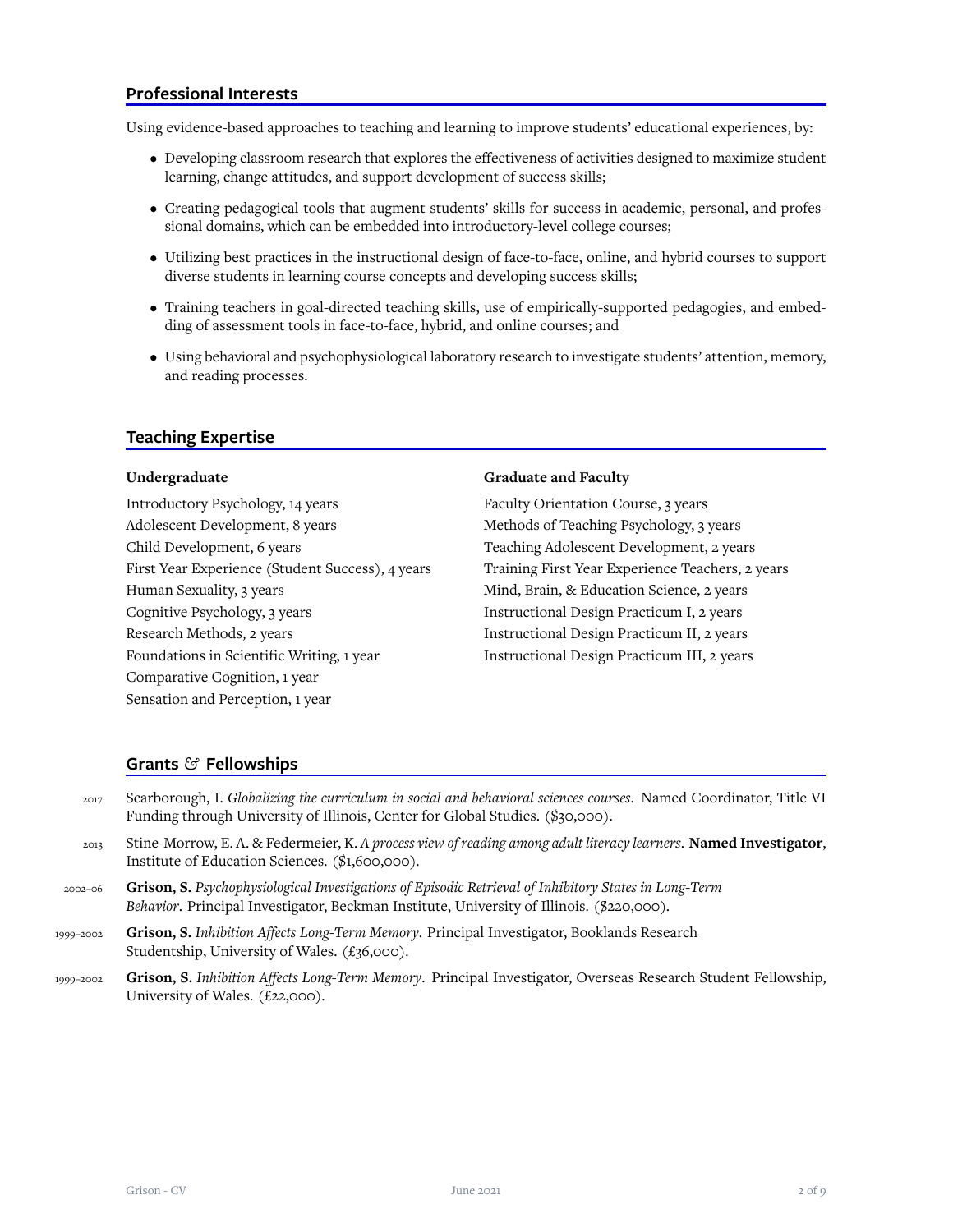# *Educational Publications*

- **Grison, S.** (2021). From Yum to Yuck: Diverse Influences on the Motivation to Eat (or Not). In Wong, M.S., Weiner, L., Cerniak, J., & Yee, L.T.S. (Eds.), *Incorporating diversity in classroom settings: Real and engaging examples for various psychology courses*. (Vol 2: Intersectionality) (pp. 114-124). Retrieved from the Society for the Teaching of Psychology website: http://teachpsych.org/ebooks/diverse2
- **Grison, S.**, & Gazzaniga, M. (2019). *Psychology in your life* (3rd High School ed.). New York, NY: W. W. Norton & Company.
- **Grison, S.**, Carlson, C., Henricks., G. M., Jamison, R. S., Smallman, R. & White, B. M. (2019). *High-impact practices: A teaching guide for psychology*. New York, NY: W. W. Norton & Company.
- **Grison, S.**, (2019). Designing a course to achieve teaching and learning goals. In Carlson, C., Henricks., G. M., Jamison, R. S., Smallman, R. & White, B. M. (Eds). High-impact practices: A teaching guide for psychology. New York, NY: W. W. Norton & Company.
- **Grison, S.**, & Gazzaniga, M. (2018). *Psychology in your life* (3rd ed.). New York, NY: W. W. Norton & Company.
- **Grison, S.**, Heatherton, T., & Gazzaniga, M. (2017). *Psychology in your life*(2nd ed.). New York, NY: W. W. Norton & Company.
- Henricks, G. M. & **Grison, S.** (2016). *Interactive instructor's guide for Psychology in your life* (2nd ed.). New York, NY: W. W. Norton & Company.
- **Grison, S.**, Heatherton, T., & Gazzaniga, M. (2015). *Psychology in your life* (1st ed.). New York, NY: W. W. Norton & Company.
- Carlson, C., Henricks-Lepp, G. M., & **Grison, S.** (2014). *Student videos and teacher videos for Psychology in your life* (1st ed.). New York, NY: W. W. Norton & Company.
- Henricks-Lepp, G. M., Carlson, C., & **Grison, S.** (2014). *Interactive instructor's guide for Psychology in your life* (1st ed.). New York, NY: W. W. Norton & Company.
- **Grison, S.**, Carlson, C., & Henricks, G. M. (2013). *SmartWork online homework and assessment tool for Psychological science* (4th ed.). New York, NY: W. W. Norton & Company.
- **Grison, S.** (1998). *Introduction to cognitive psychology: An online course*. Salt Lake City, UT: University of Utah, Department of Continuing Education Press.
- **Grison, S.** (1998). *Introduction to research methods in psychology: An online course*. Salt Lake City, UT: University of Utah, Department of Continuing Education Press.

# *Research Publications*

- Payne, B. R, **Grison, S.**, Gao, X., Christianson, K., Morrow, D. G., & Stine-Morrow, E. A. (2014.) Aging and individual differences in binding during sentence understanding: Evidence from temporary and global syntactic attachment ambiguities. *Cognition*, 130, 157–173.
- **Grison, S.**, Kessler, K., Paul, M. A., Jordan, H., & Tipper, S. P. (2005). Object- and location-based inhibition in goal-directed action: Inhibition of return reveals behavioural and anatomical dissociations and interactions with memory processes. In G. Humphreys & J. Riddoch (Eds.), *Attention in action* (pp. 171–207). United Kingdom: Psychology Press.
- **Grison, S.**, Paul, M. A., Kessler, K., & Tipper, S. P. (2005). Inhibition of object identity in IOR: Implications for encoding and retrieving inhibition. *Psychonomic Bulletin & Review*, 12, 553–558.
- **Grison, S.**, Tipper, S. P., & Hewitt, O. (2005). Long-term negative priming: Support for retrieval of prior attentional processes. *Quarterly Journal of Experimental Psychology: A*, 58, 1199–1224.
- Tipper, S. P., **Grison, S.**, & Kessler, K. (2003). Long-term inhibition of return of attention. *Psychological Science*, 14, 19–25.
- **Grison, S.**, & Strayer, D. L. (2001). Negative priming and perceptual fluency: More than what meets the eye. *Perception and Psychophysics*, 63, 1063–1071.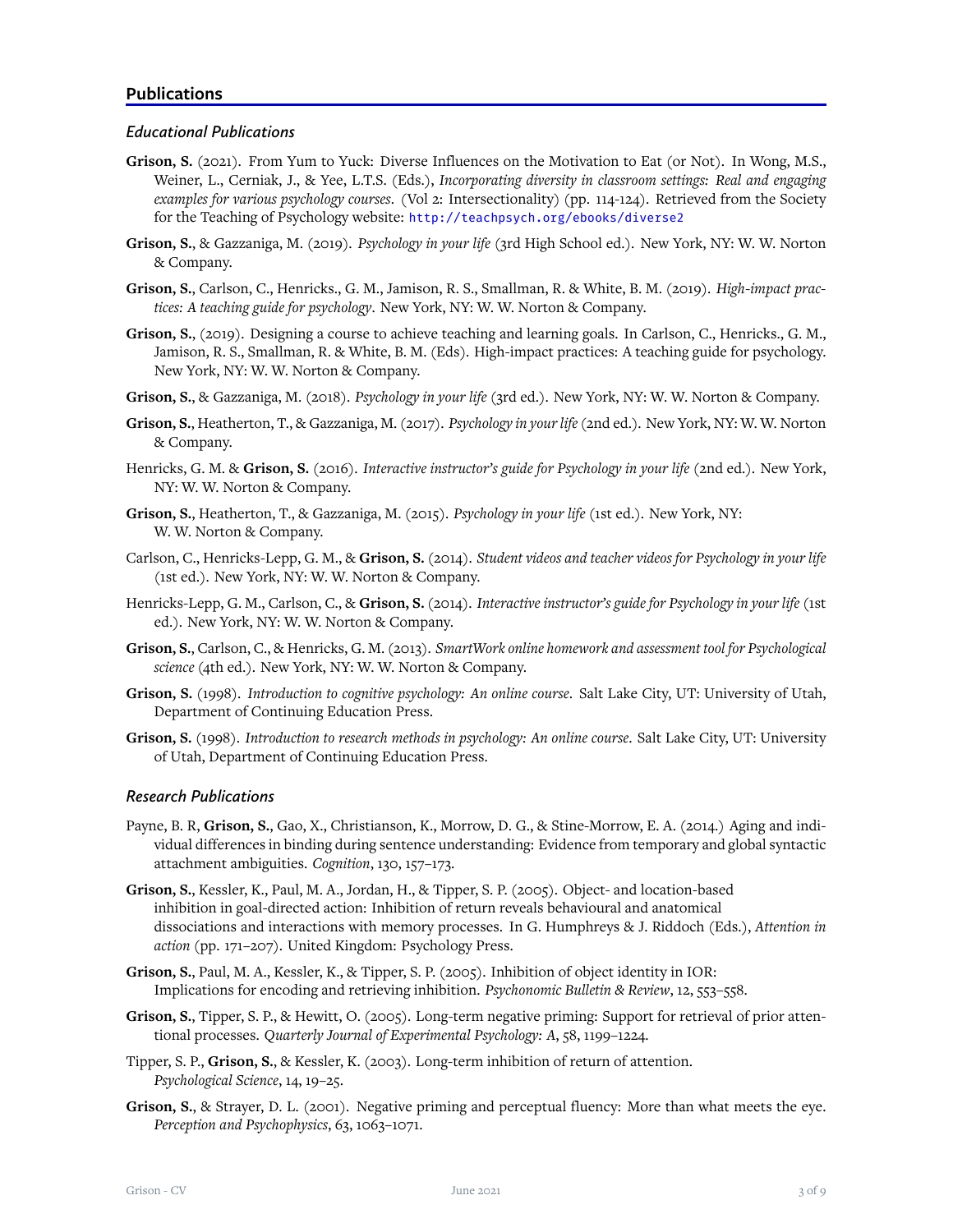Strayer, D. L. & **Grison, S.** (1999). Negative priming is contingent on repetition. *Journal of Experimental Psychology: Human Perception and Performance*, 25, 24–38.

# *Works in Progress*

- **Grison, S.**, & Carlson, C. (2023). *Psychology: Your guide to success* (1st ed.). New York, NY: W. W. Norton & Company.
- **Grison, S.**, & Gazzaniga, M. (2022). *Psychology in your life* (4th High School ed.). New York, NY: W. W. Norton & Company.
- **Grison, S.**, Carlson, C., Henricks., G. M., Jamison, R. S., Smallman, R. & White, B. M. (2022). *High-impact practices: A teaching guide for psychology* (2nd ed.). New York, NY: W. W. Norton & Company.
- **Grison, S.**, & Gazzaniga, M. (2021). *Psychology in your life* (4th ed.). New York, NY: W. W. Norton & Company.

## **Presentations**

#### *Teaching, Learning, & Assessment Presentations*

- Beatty, C., **Grison, S.**, & Sonnichsen, L. (2020, August). *Creating community and engaging students*. CETL, Parkland College, Champaign, IL.
- **Grison, S.** (2020, August). *Getting engagement in our online classes in the COVID-19 era*. CETL, Parkland College, Champaign, IL.
- **Grison, S.** (2019, September). *One size does not fit all: Supporting our students' diverse needs with high-impact teaching practices*. CETL, Parkland College, Champaign, IL.
- **Grison, S.** (2019, October). *High impact practices: Solutions for your challenges supporting diverse student needs in introductory psychology*. Presentation at Florida International University, Miami, FL.
- **Grison, S.** (2019, August). *One size does not fit all: Supporting diverse needs with high-impact teaching practices*. Keynote speech for Professional Development Day at McHenry County College, Crystal Lake, IL.
- **Grison, S.**(2019, June). *Supporting the diverse needs of students by developing success skills in introductory psychology*. Presentation at the Annual Meeting of the PsychologyOne Conference, Durham, NC.
- **Grison, S.**(2019, February). *One size does not fit all: Supporting diverse student needs with high-impact teaching practices*. Presentation at the Annual Meeting of the Midwest Institute for Students and Teachers of Psychology, Glen Ellyn, IL.
- **Grison, S.** (2019, February). *Your teaching toolbox: Putting high-impact practices to work for you and your students*. Workshop for Professional Development Day at Lone Star College, Houston, TX.
- **Grison, S.** (2019, February). *One size does not fit all: Supporting diverse needs with high-impact teaching practices*. Keynote speech for Professional Development Day at Lone Star College, Houston, TX.
- **Grison, S.** (2019, February). *Mind hacks: Using psychology to enhance your abilities and succeed in college*. Presentation at Blinn College, Brenham, TX.
- Lyne, L., **Grison, S.**, Elder, N. (2018, August). Best practices for teaching teenagers and young adults. CETL, Parkland College, Champaign, IL.
- Schwabauer, C., & **Grison, S.** (2018, August). Re-Energizing FYE 101-version 2.0. CETL, Parkland College, Champaign, IL.
- Beatty, C., & **Grison, S.** (2018, August). New(er) faculty orientation workshop. CETL, Parkland College, Champaign, IL.
- Schwabauer, C., Larenas, C., & **Grison, S.** (May, 2018). One More Student: Tools We Can Use to Support Students' Academic and Non-Academic Needs. CETL, Parkland College, Champaign, IL.
- **Grison, S.** (2018, March). Teaching Toolbox: Using CATs to Enhance Student Experiences and Teaching Skills. CETL, Parkland College, Champaign, IL.
- **Grison, S.** (2018, February). Teaching Toolbox: Using Plickers to Increase Engagement and Learning. CETL, Parkland College, Champaign, IL.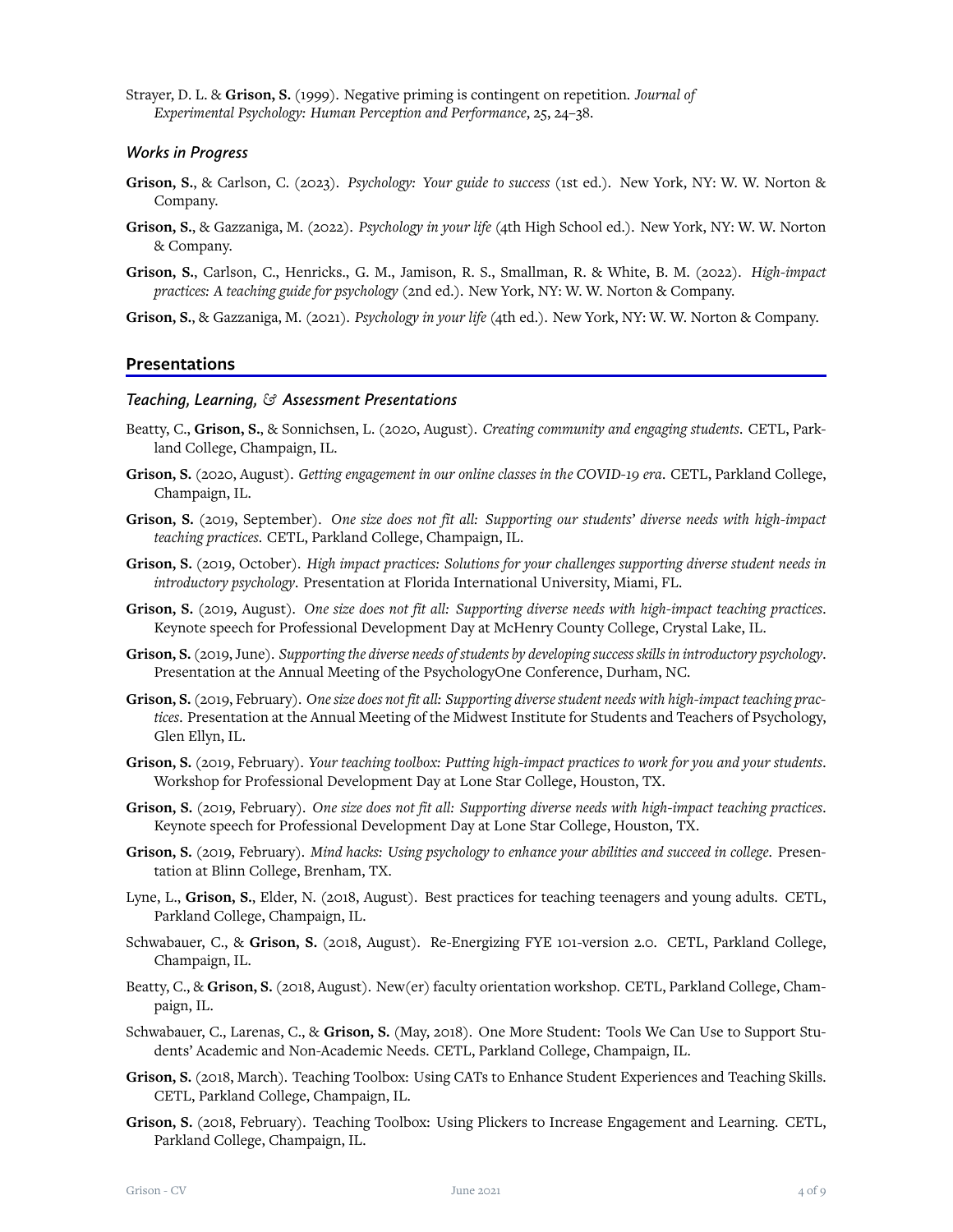- **Grison, S.**(2018, January). *How to have your cake and eat it too: Embedding experimental research within your courses to improve student learning and performance*. Presentation at the Annual Meeting of the National Institute on the Teaching of Psychology, St. Pete Beach, FL.
- **Grison, S.**, & Beatty, C. (2017, September). *"The great teacher within each of us" faculty retreat*. Allerton Park and Retreat Center, Monticello, Illinois.
- Seim, M., VerStrat, P., Weishar, J., & **Grison, S.** (2017, August). *Educating our students in the 21st century*. CETL, Parkland College, Champaign, IL.
- Jones, M., & **Grison, S.**(2017, August). *Growth mindset as an approach to improving our lives and our students' lives*. CETL, Parkland College, Champaign, IL.
- Larenas, C., & **Grison, S.** (2017, August). *Rebooting FYE 101-version 2.0: Workshop for teachers of first year experience*. CETL, Parkland College, Champaign, IL.
- Beatty, C., & **Grison, S.** (2017, August). *New faculty orientation workshop*. CETL, Parkland College, Champaign, IL.
- Scarborough, I., & **Grison, S.** (2017, July). *Internationalizing the curriculum*. International studies collaborative workshop, University of Illinois, Urbana, IL.
- **Grison, S.** (2017, June). *Using introductory psychology to improve college success*. W. W. Norton & Company, New York, NY.
- **Grison, S.**, & Scarborough, I. (2017, May). *Global studies initiative: Workshop II*. CETL, Parkland College, Champaign, IL.
- Larenas, C., Ryan, D., & **Grison, S.** (2017, May). *One more student session 4: How do we get students to come back?* CETL, Parkland College, Champaign, IL.
- **Grison, S.**, & Scarborough, I. (2017, April). *Global studies initiative: Workshop I*. CETL, Parkland College, Champaign, IL.
- Larenas, C., Ryan, D., & **Grison, S.** (2017, April). *One more student session 3: Is there such a thing as an exciting lecture?* CETL, Parkland College, Champaign, IL.
- Larenas, C., Ryan, D., & **Grison, S.** (2017, April). *One more student session 2: Is there such a thing as intrusive teaching?* CETL, Parkland College, Champaign, IL.
- Larenas, C., Ryan, D., & **Grison, S.**(2017, April). *One more student session 1: What tools can help teachers be successful in keeping students?* CETL, Parkland College, Champaign, IL.
- Jones, M., & **Grison, S.**(2017, March). *Growth mindset: What is it? And why does it matter so much?* CETL, Parkland College, Champaign, IL.
- **Grison, S.** (2017, January). *Brain-based learning (v 1.0): Myths, realities, and opportunities for our teaching practice*. CETL, Parkland College, Champaign, IL.
- **Grison, S.** (2016, February). *"But I already know all about sex!" Distinguishing beliefs from empirical facts when teaching sex, gender, and sexuality*. Presentation at the Annual Convention of the Texas Community College Teachers Association, San Antonio, TX.
- **Grison, S.** (2016, January). *Psychology in your life: A view from the inside*. Presentation at the Annual Meeting of W. W. Norton & Company, St. Pete Beach, FL.
- **Grison, S.** (2015, February). *Evidence-based teaching and learning: Putting the results of psychological research to work in our classrooms*. Presentation at the Annual Meeting of the Midwest Institute for Students and Teachers of Psychology, Glen Ellyn, IL.
- **Grison, S.** (2015, February). *What really works in teaching and learning? Putting the results of psychological research to work in our classrooms*. CETL, Parkland College, Champaign, IL.
- **Grison, S.** (2014, April). *Evidence-based teaching and learning: From theory to practice*. Presentation at the Annual Meeting of the Lewis M. Terman Western Regional Teaching Conference, Portland, OR.
- **Grison, S.** (2014, February). *An engaging activity on the nervous system to avoid students saying: "Argh! Why do I have to learn about biology in psychology?"*. Presentation at the Annual Meeting of the Midwest Institute for Students and Teachers of Psychology, Glen Ellyn, IL.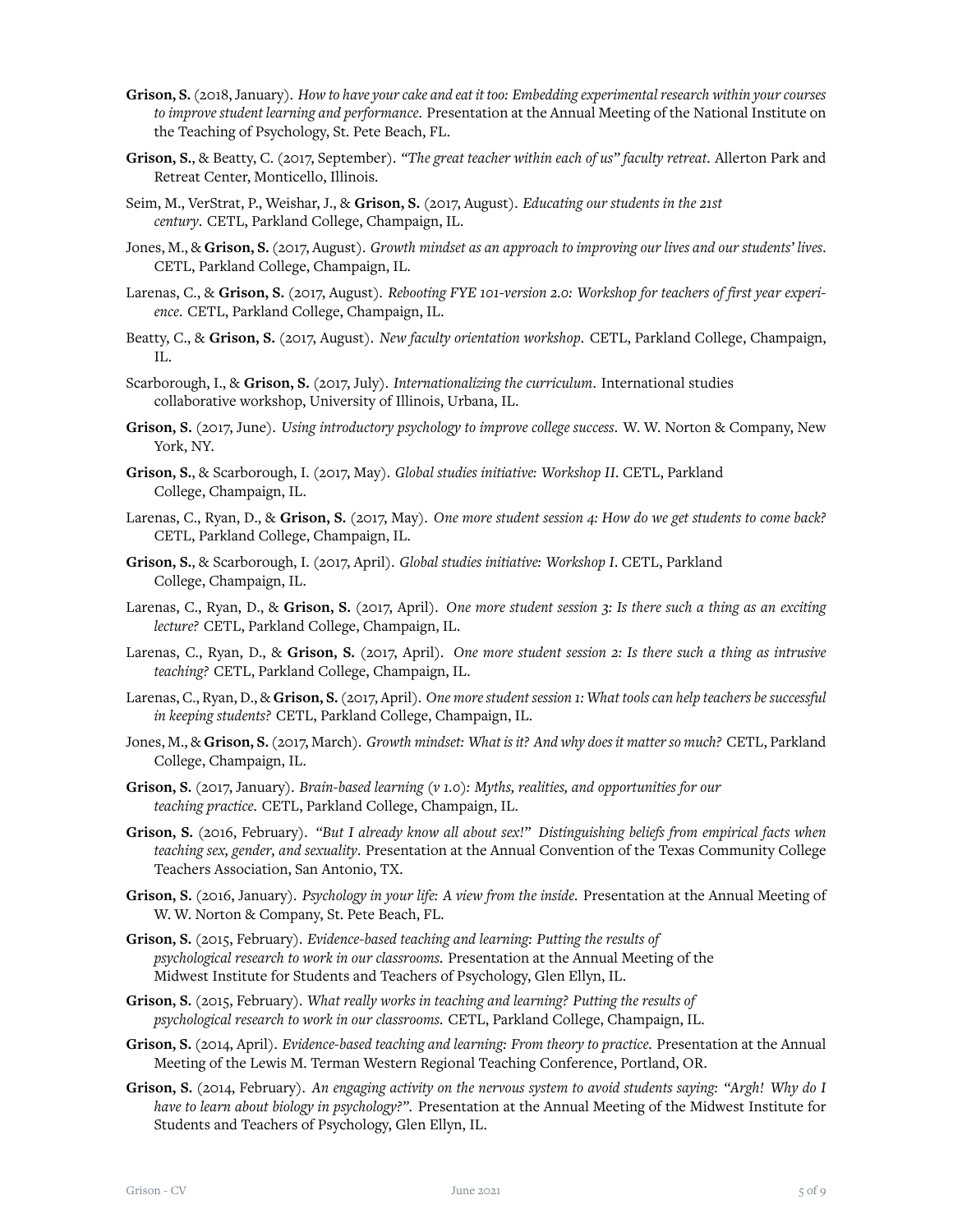# *Teaching, Learning, & Assessment Presentations (continued)*

- **Grison, S.** (2014, February). *Evidence-based teaching and learning: From theory to practice*. Presentation at the Annual Convention of the Texas Community College Teachers Association, San Antonio, TX.
- **Grison, S.** (2014, January). *Evidence-based teaching and learning: From theory to practice*. Presentation at the Annual Meeting of the National Institute on the Teaching of Psychology, St. Pete Beach, FL.
- **Grison, S.**(2013, August). *Psychology in your life: Innovation in solving the challenges of today's students and teachers*. Presentation at the Annual Meeting of W. W. Norton & Company, Boston, MA.
- **Grison, S.** (March, 2010). *Program for excellence in the teaching of psychology: Evidence-based teaching and learning*. CTE, University of Illinois, Champaign, IL.
- **Grison, S.**, & Bartsch, R. (2009, January). *Best practices in using student response systems*. Presentation at the Annual Meeting of the National Institute on the Teaching of Psychology, St. Pete Beach, FL.
- **Grison, S.** (2007, April). *Facilitating learning in an entertainment culture*. Presentation at the College Teaching Effectiveness Network, University of Illinois, Champaign, IL.
- **Grison, S.** (2007, February). *Facilitating student engagement*. Presentation at the McGraw-Hill Symposium on introductory psychology, Ponte Vedra Beach, FL.

# *Research Presentations*

- Henricks-Lepp, G. M., Carlson, C., & **Grison, S.** (2014, April). *Investigating postsecondary student performance on homework questions targeting different levels of cognitive difficulty*. Poster presented at the Annual Meeting of American Educational Research Association, Philadelphia, PA.
- Henricks-Lepp, G. M., Carlson, C., Perry, M., & **Grison, S.** (2014, January). *Beyond "remembering": How well do students learn new concepts?* Poster presented at the Annual Meeting of the National Institute on the Teaching of Psychology, St. Pete Beach, FL.
- Carlson, C., Henricks-Lepp, G. M., & **Grison, S.** (2013, May). *Beyond "remember" and understand: Can online homework tools augment students' higher order thinking skills?* Poster Presented at the Annual Meeting of the Association for Psychological Science, Washington, D.C.
- **Grison, S.**, Seiler, S., & Carlson, C. (2012, February). *Walking the walk: Using evidence-based teaching and learning to improve teaching*. Poster presented at the Annual Faculty Retreat, University of Illinois, Champaign, IL.
- **Grison, S.**, Luke, S. G., Shigeto, A., & Watson, P. (2011, November). *Low-stakes repeated testing can improve student learning*. Poster presented at the Psychonomic Society, Seattle, WA.
- **Grison, S.**, Luke, S. G., Shigeto, A., & Watson, P. (2011, May). *When practice makes perfect: Using classroom investigations to improve learning*. Poster presented at the Association for Psychological Science, Washington DC.
- **Grison, S.** (2010, November). *Using cognitive science to improve student learning: Empirical investigations of the testing effect*. Presentation for Cognitive Science of Teaching and Learning, University of Illinois, Champaign, IL.
- Luke, S., **Grison, S.**, Shigeto, A., & Watson, P. (2010, February). *Because you can't teach it all and they won't read it all: Student response systems do improve learning*. Poster presented at the Annual Faculty Retreat, University of Illinois, Champaign, IL.
- Shigeto, A., **Grison, S.**, Luke, S., & Watson, P. (2010, February). *Some students are left behind: Despite positive attitudes, learning is modulated by prior academic achievement*. Poster presented at the Annual Faculty Retreat, University of Illinois, Champaign, IL.
- Watson, P., **Grison, S.**, Luke, S., & Shigeto, A. (2010, February). *Practice makes perfect: Improving learning of at-risk students*. Poster presented at the Annual Faculty Retreat, University of Illinois, Champaign, IL.
- Luke, S., **Grison, S.**, Shigeto, A., & Watson, P. (2010, January). *Augmenting teaching and learning in a large introductory psychology program: Assessing the pedagogical utility of and attitudes towards a popular student response system*. Poster presented at the Annual Meeting of the National Institute on the Teaching of Psychology, St. Pete Beach, FL.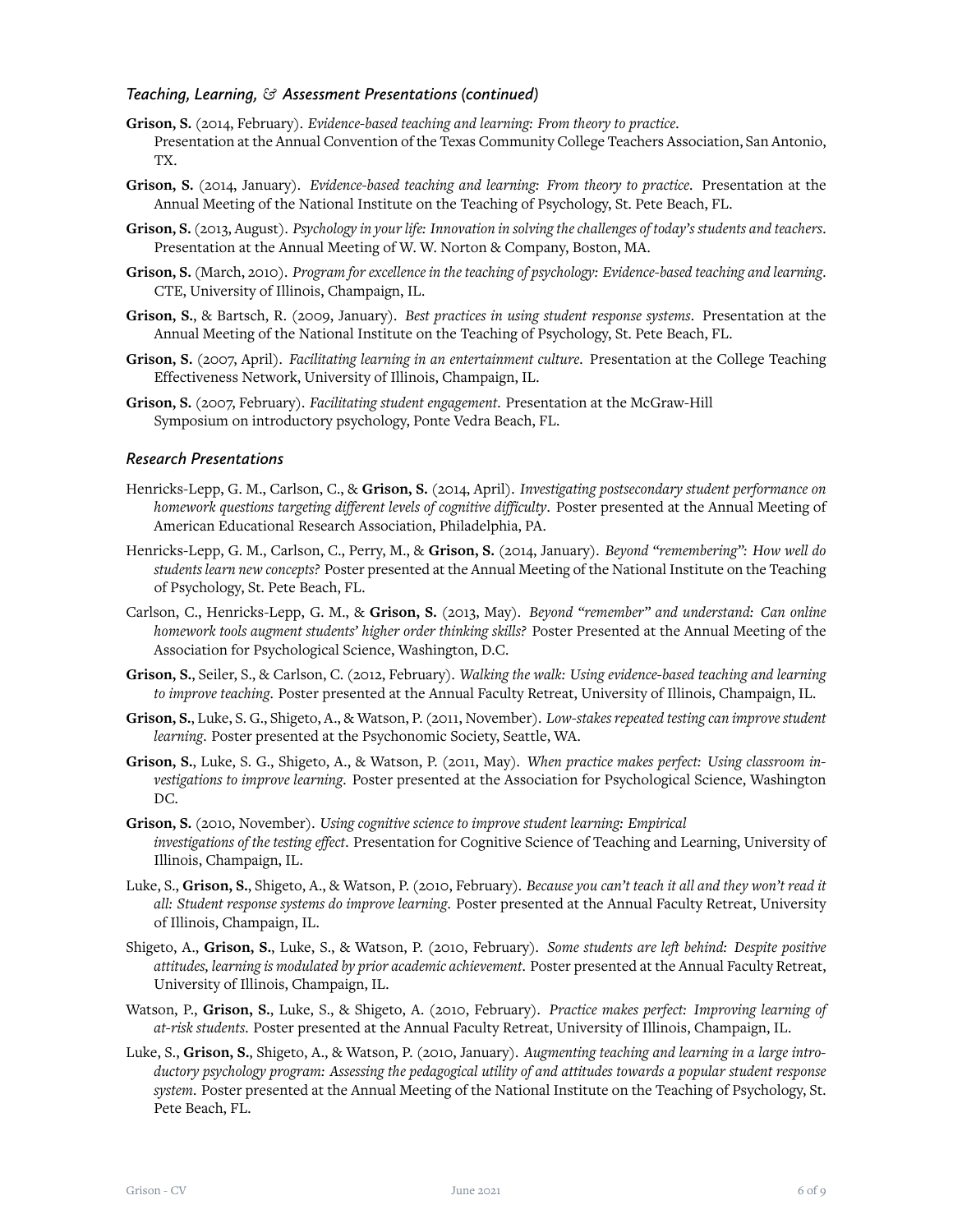# *Research Presentations (continued)*

- Shigeto, A., **Grison, S.**, Luke, S., & Watson, P. (2010, January). *Augmenting teaching and learning in a large introductory psychology program: Assessing student learning and attitudes*. Poster presented at the Annual Meeting of the National Institute on the Teaching of Psychology, St. Pete Beach, FL.
- Watson, P., **Grison, S.**, Luke, S., & Shigeto, A. (2010, January). *Augmenting teaching and learning in introductory psychology: Assessing learning and attitudes in special student populations*. Poster presented at the Annual Meeting of the National Institute on the Teaching of Psychology, St. Pete Beach, FL.
- **Grison, S.**, Tipper, S. P., & Kramer, A. F. (2005, April). *Dissociations in inhibited representations in short- and longterm inhibition of return*. Poster presented at the Annual Meeting of the Cognitive Neuroscience Society, New York, NY.
- **Grison, S.** (2005, March). *Long-term effects of attentional inhibition*. Presentation at the Beckman Institute, University of Illinois, Champaign, IL.
- **Grison, S.** (2005, March). *When ignoring is not ignoring: Impact of attentional inhibition on short- and long-term behavior*. Presentation at the Beckman Institute Director's Lecture Series, University of Illinois, Champaign, IL.
- **Grison, S.** (2003, May). *Inhibition and memory: Towards a unified theory of goal-directed behavior*. Presentation at the Beckman Institute, University of Illinois, Urbana, IL.
- **Grison, S.**, Paul, M. A., & Tipper, S. P. (2002, November). *Object-based inhibition as the basis for search over time*. Presentation at the Workshop on Object Perception and Memory, Kansas City, MO.
- Hewitt, O., **Grison, S.**, & Tipper, S. P. (2002, April). *Long-term negative priming: Inhibitory and memory processes*. Poster presented at the British Psychological Society, Welsh Section, Bangor, Wales, U.K.
- Tipper, S. P., **Grison, S.**, Kessler, K., Paul, M. A. & Jordan, H. (2002, April). *Object- and location-based IOR: Implications for memory and attention*. Presentation at the British Psychological Society, Welsh Section, Wales, U.K.
- **Grison, S.**, Tipper, S. P., & Hewitt, O. (2001, November). *Episodic retrieval of inhibitory states: Long-term negative priming and inhibition of return*. Poster presented at the Psychonomic Society, Orlando, FL.
- Kessler, K., **Grison, S.**, & Tipper, S. P. (2001, November). *Episodic encoding of inhibition: Long-term inhibition of return is modulated by stimuli and perceptual context*. Poster presented at the Psychonomic Society, Orlando, FL.
- **Grison, S.**, & Tipper, S. P. (2001, September). *Long-term inhibition of return (IOR): Retrieval of inhibitory processes from episodic memory*. Poster presented at the British Psychological Society, Scotland, U.K.
- Tipper, S. P., **Grison, S.**, Kessler, K., Paul, M., & Jordan, H. (2001, May). *Object- and location-based IOR: Implications for memory and attention*. Presentation at the University of South Carolina Bicentennial Celebration: Meeting on Attention, Columbia, SC.
- Strayer, D. L., Johnston, W. A., & **Grison, S.** (1999, November). *Driven to distraction: Dual-task studies of driving and cellular phone use*. Presentation at the Psychonomic Society, Los Angeles, CA.
- **Grison, S.**, & Strayer, D. L. (1998, November). *ERP evidence for negative priming*. Poster presented at the Psychonomic Society, Dallas, TX.
- Strayer, D. L., & **Grison, S.** (1998, June). *Converging evidence for the locus of inhibition in negative identity priming*. Presentation at the Canadian Society for Brain, Behaviour, and Cognitive Science, Ontario, Canada.
- Strayer, D. L., & **Grison, S.** (1997, November). *Toward an activation model of negative priming*. Presentation at the Psychonomic Society, Philadelphia, PA.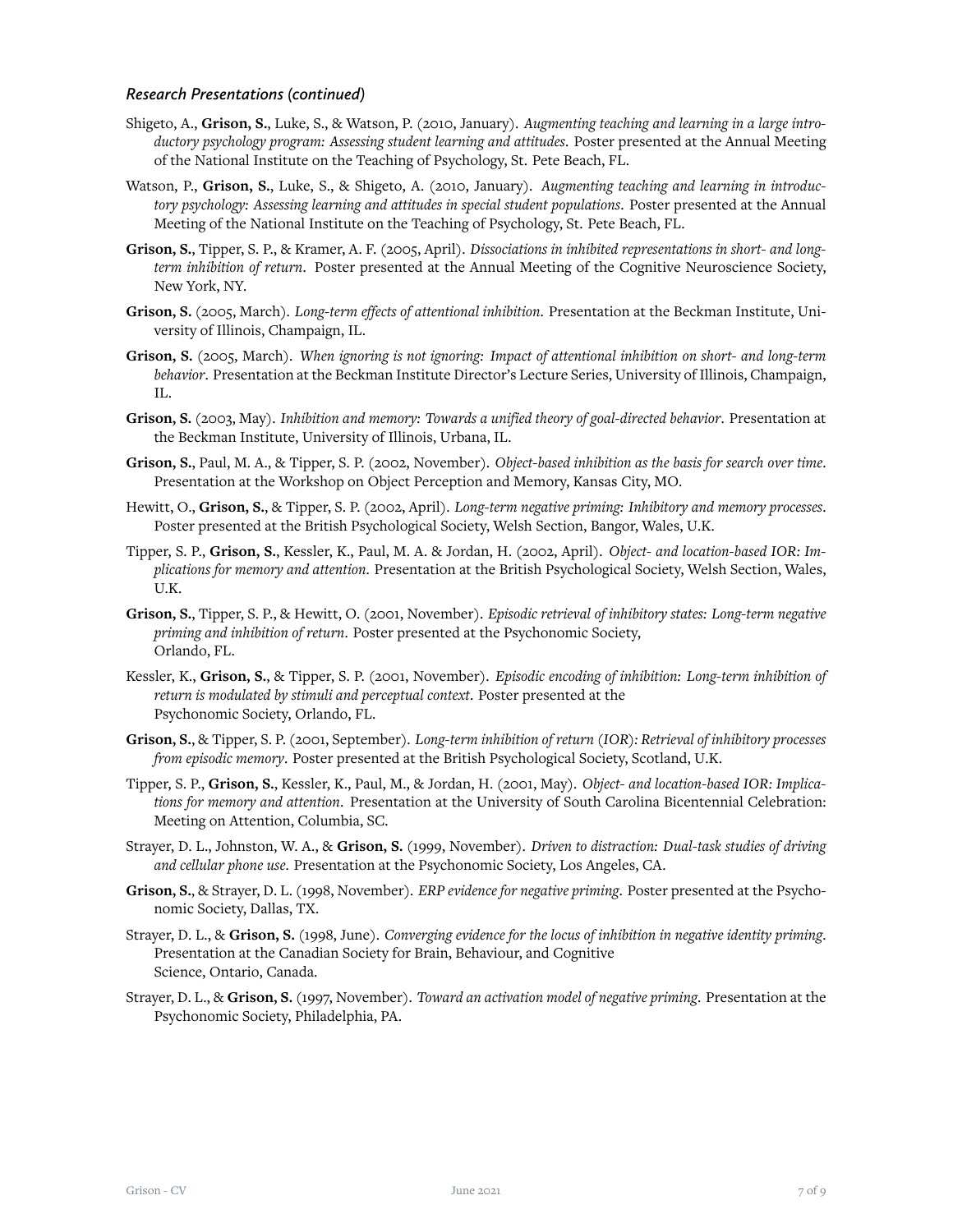# **Service**

|              | <b>Student Learning</b>                                                                                                                                                                                                                            |
|--------------|----------------------------------------------------------------------------------------------------------------------------------------------------------------------------------------------------------------------------------------------------|
| 2021-present | Organizer and Advisor, Proposed new chapter of Psi Beta, Community College National Honor Society in Psy-<br>chology, Parkland College                                                                                                             |
| 2019-present | Coordinator, Psychology Scholarship Fund & scholarship application and award processes, Social Sciences De-<br>partment, Parkland College.                                                                                                         |
| $2014 - 18$  | Member, Honors Program, facilitating students' completion of psychology honors projects,<br>Parkland College.                                                                                                                                      |
| $2015 - 16$  | Mentor, I-Connect, supporting first-year college students, Parkland College.                                                                                                                                                                       |
| 2009-10      | Member, I-STEM Undergraduate and Graduate Education Group, University of Illinois.                                                                                                                                                                 |
| 2008-10      | Member, Access and Achievement Program, Undergraduate program development and assessment for College<br>of Liberal Arts and Sciences, University of Illinois.                                                                                      |
|              | Member, Honors Program, Undergraduate program development and assessment for College of<br>Liberal Arts and Sciences, University of Illinois.                                                                                                      |
|              | Assessment                                                                                                                                                                                                                                         |
| 2020-present | Co-coordinator for Co-curricular Assessment for Higher Learning Commission 10-year accreditation visit, Park-<br>land College.                                                                                                                     |
| 2020-present | Departmental Representative, Social Sciences & Human Services, Academic Assessment Committee, Parkland<br>College.                                                                                                                                 |
| 2020-present | Reporter, Psychology Program Assessment, Parkland College.                                                                                                                                                                                         |
| 2017-20      | Chair appointee, Academic Assessment Committee, Parkland College.                                                                                                                                                                                  |
| $2016 - 17$  | Reporter, General Education Assessment, Global Awareness and Ethical Reasoning Outcomes for Psy 101 (In-<br>troduction to Psychology), Parkland College.                                                                                           |
| $2016 - 17$  | Reporter, assurance argument for Criterion 4, Teaching and Learning: Evaluation and Improvement, for the<br>North Central Association of Colleges and Schools Higher Learning Commission, Parkland College.                                        |
| $2014 - 15$  | Participant, General Education Assessment, Critical Thinking Outcomes for Psy 101 (Introduction to Psychol-<br>ogy), Parkland College.                                                                                                             |
| 2009         | Reporter, Introductory Psychology direct and indirect assessment on a Panel Report to North<br>Central Association of Colleges and Schools Higher Learning Commission for the 10-year university accredita-<br>tion visit, University of Illinois. |
| 2007-09      | Developer and Implementer, Introductory Psychology direct and indirect assessment plan for 10-year university<br>accreditation visit by North Central Association of Colleges and Schools Higher Learning Commission, Univer-<br>sity of Illinois. |
|              | <b>Training Teachers</b>                                                                                                                                                                                                                           |
| 2019-present | Facilitator, Prep Week Workshops, CETL, Parkland College.                                                                                                                                                                                          |
|              | Facilitator, Professional Development Day Workshops, CETL, Parkland College.                                                                                                                                                                       |
| 2017-19      | Supervisor, Faculty Academy for faculty to earn teaching certificates, Parkland College.                                                                                                                                                           |
|              | Developer and Facilitator, Great Teachers' Retreat, CETL, Parkland College.                                                                                                                                                                        |
|              | Developer and Facilitator, New Faculty Orientation, CETL, Parkland College.                                                                                                                                                                        |
|              | Developer and Facilitator, Fall Prep Week Teaching Workshops, CETL, Parkland College.                                                                                                                                                              |
|              | Supervisor, Faculty Academy for faculty to earn teaching certificates, Parkland College.                                                                                                                                                           |
| 2014-2016    | Participant, CETL Mentoring Program to new faculty, Parkland College.                                                                                                                                                                              |

2010 Facilitator, Graduate Academy for New Teaching Assistants, CTE, University of Illinois.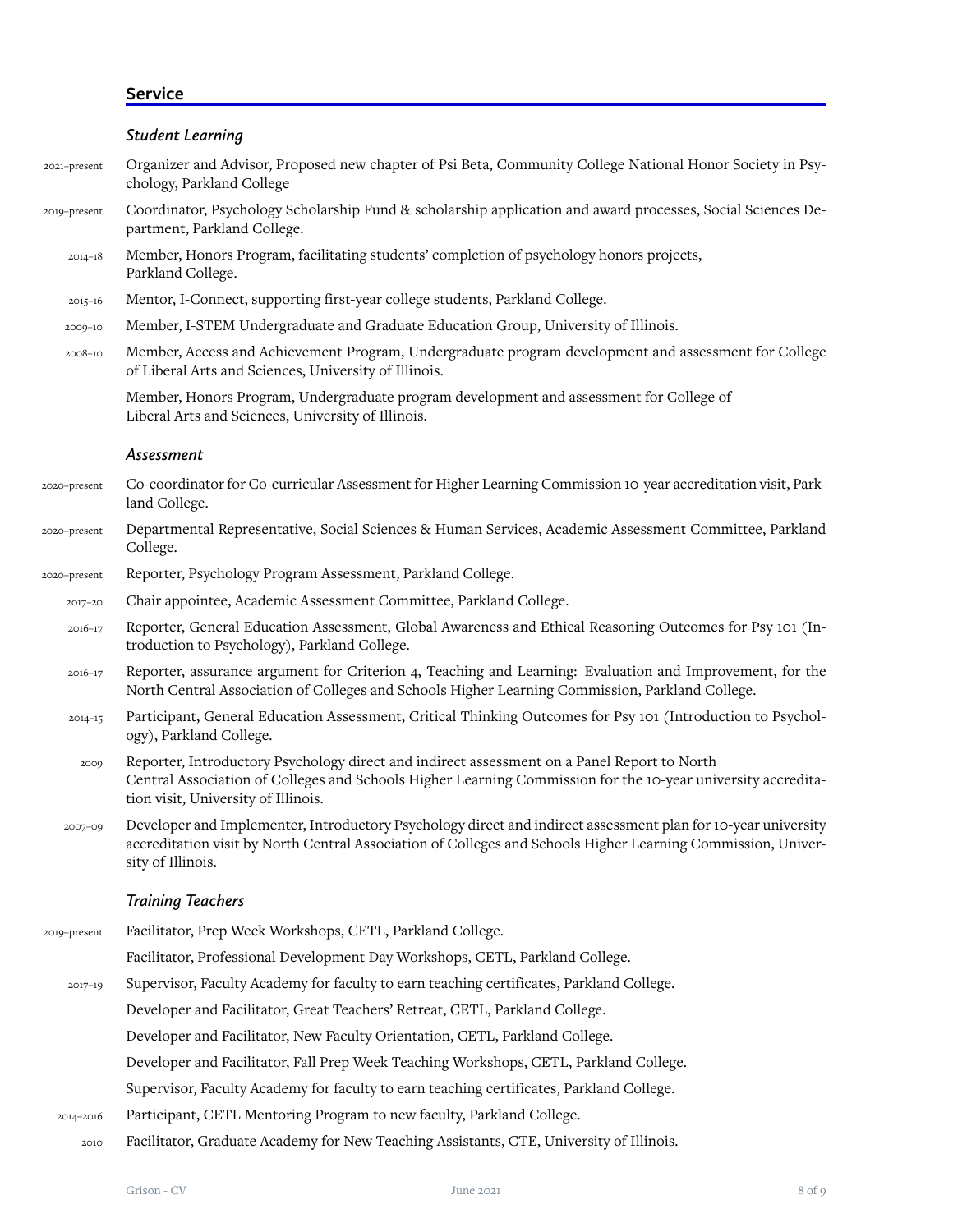Participant, Teaching Academy for TA and RA Training, College of Liberal Arts and Sciences, University of Illinois.

- 2009–11 Developer and Facilitator, New Teaching Assistant Orientation, Psychology Department, University of Illinois.
- 2009–10 Mentor, Faculty Mentoring Program for Promotion and Tenure, Office of the Provost, Campus Programs in Teaching and Learning, University of Illinois.

Developer, Wiki for Excellence in the Teaching of Psychology, created a wiki for psychology teachers to share teaching resources, teaching tools, information about assessment, and content materials, Department of Psychology, University of Illinois.

- 2007–10 Supervisor, for about 30 Graduate Teaching Assistants working to earn teaching certificates, CTE, University of Illinois.
- 2006–08 Facilitator, New Teaching Assistant Orientation, Psychology Department, University of Illinois.

#### *Service to the Institution*

- 2019 Facilitator, Annual Leadership Retreat workshop on *Traits of Leaders*, Parkland College.
- 2019 Developer and Facilitator, Professional Development Day Workshop for Staff on *Who are we? How knowing our personalities can improve our personal and professional lives*, Parkland College.
- 2018 Developer and Teacher, Psychology of Crime Scene Investigation, a week-long course in Crime Scene Investigations Camp for Middle Schoolers, Parkland College.
- 2018 Facilitator, Annual Leadership Retreat workshop on Case Studies of Leaders, Parkland College.
- 2018–19 Developer and Facilitator, Presidents' Breakfast and Lunch Workshop Series, Parkland College.
- 2017–19 Auxiliary Partner, Professional Development Support Committee for Faculty, Parkland College.
- 2016–17 Chair, Data Team for Enrollment Management Committee, Parkland College.
- 2015–16 Member, Retention Council for Enrollment Management Committee, Parkland College.
- 2014–16 Senator, Faculty Senate for Parkland College Association, Parkland College.
- 2014–15 Member, Committee on Meta-Majors, Parkland College.
- 2006–10 Reviewer, Human Subjects Committee, Department of Psychology, University of Illinois.

## **Review**

## **Journals**

American Journal on Mental Retardation Canadian Journal of Experimental Psychology Consciousness and Cognition Journal of Experimental Psychology: Human Perception and Performance Journal of Experimental Child Psychology Neuropsychologia Perception and Psychophysics Psychonomic Bulletin and Review Quarterly Journal of Experimental Psychology

#### **Conferences and Publishers**

American Psychological Association, Division 2, Society for Teaching of Psychology Cengage Publishers Flatworld Press Houghton-Mifflin publishers McGraw-Hill publishers W. W. Norton publishers Wadsworth/Cengage Publishers, Technology Editorial Board Worth Publishers